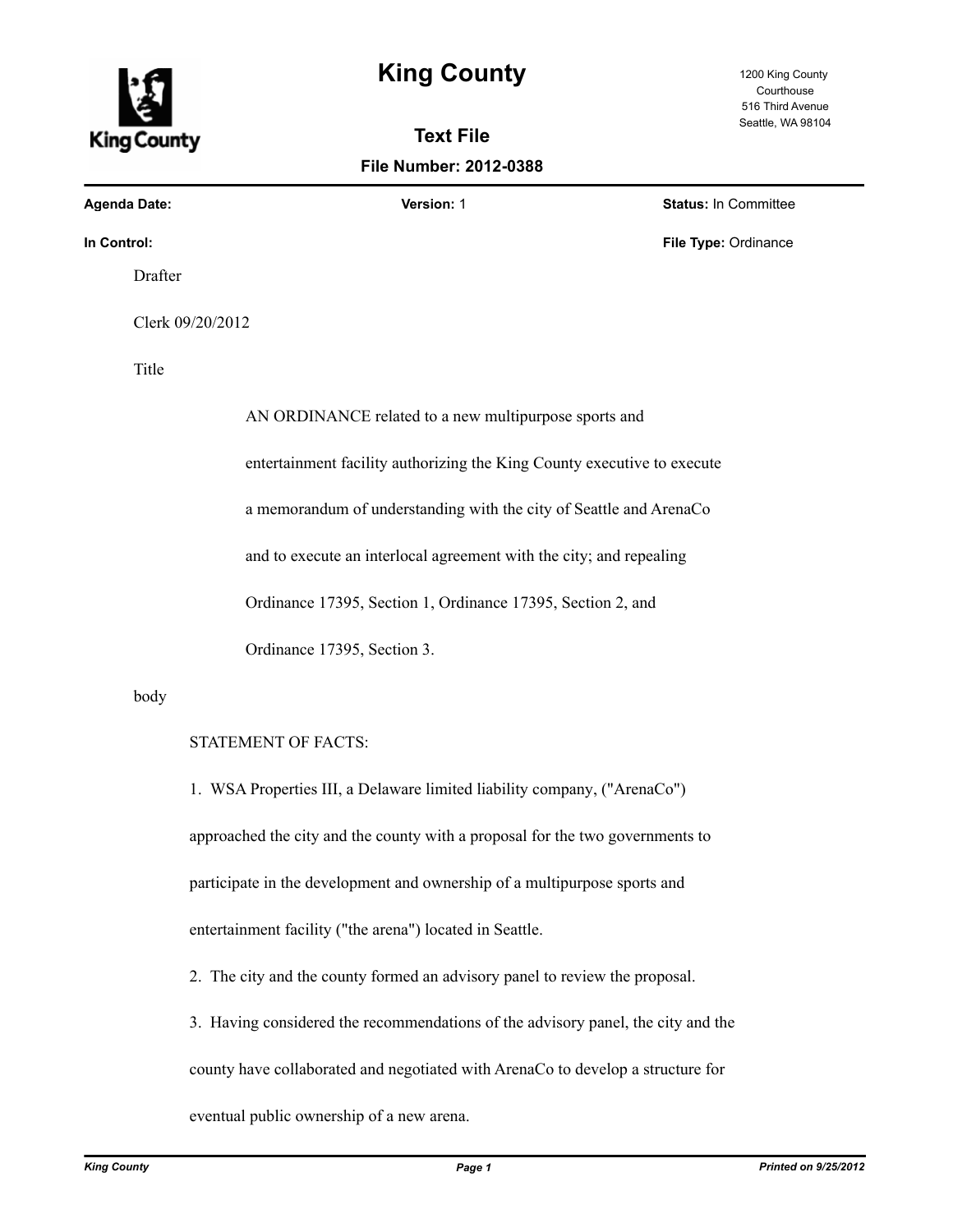4. The structure includes the addition of National Basketball Association and National Hockey League teams to Seattle to play in the arena.

5. The addition of professional basketball and hockey will contribute to the social and economic environment of Seattle and King County by, among other things, creating jobs, and by supporting a wide variety of businesses that generate annual earnings and sales, property and business and occupation tax revenues.

6. The agreement described in the Memorandum of Understanding -Seattle Sports and Entertainment Facility provides the city and the county with satisfactory security for the public investment.

7. The city and the county will not be responsible for costs or any cost overruns for construction of the arena.

8. City and county investment will only occur once certain conditions precedent are met, including environmental review and permitting, financing and team acquisition for the arena.

9. The city and the county have negotiated an interlocal agreement that describes and defines the mutual endeavor of pursuing public ownership of the arena.

10. Through the interlocal agreement, the city and county aim to establish investment, management, ownership, communication, oversight and accountability mechanisms and principles for the governments to cooperatively participate in the arena development and ownership.

11. Consistent with the King County Strategic Plan, which calls for the county to promote regional economic development through partnerships with regional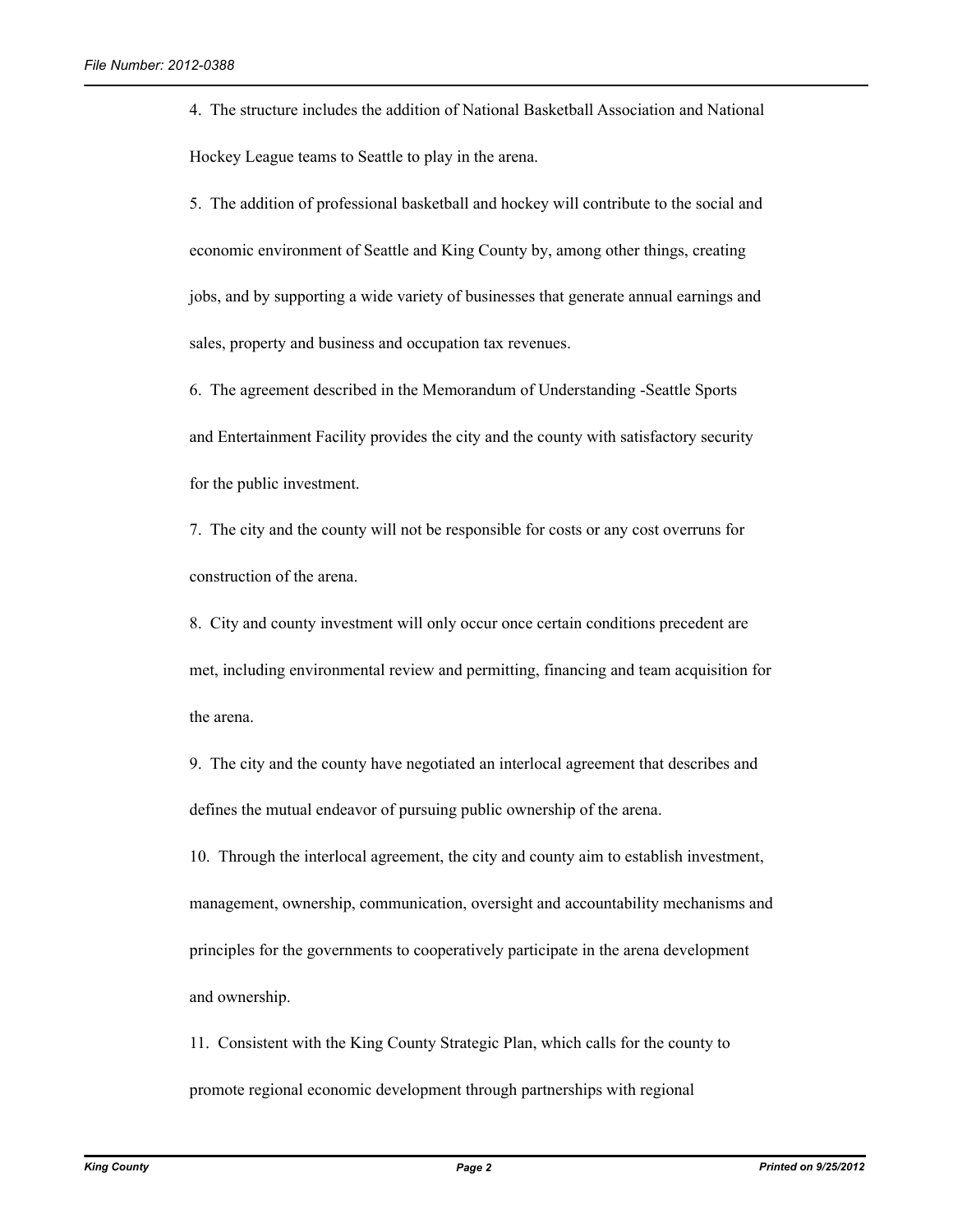organizations, other jurisdictions and the private sector, the county commits to working collaboratively with the Port of Seattle throughout the development and operation of the arena and encourages the city of Seattle and ArenaCo to also work collaboratively with the Port of Seattle throughout the development and operation of the arena. It is a value of King County that when the county conducts business with one regional partner, it should not be at the expense of another partner.

12. On July 30, 2012, the King County council passed Ordinance 17395 authorizing the King County executive to execute a memorandum of understanding with the city of Seattle and ArenaCo and to execute an interlocal agreement with the city. The King County council amended the proposed memorandum of understanding to: provide stronger financial security provisions; clarify that the state Environmental Policy Act review will include consideration of reasonable alternatives and ensuring that the city and county councils will be able to consider the result of the state Environmental Policy Act review and determine whether to proceed with or without additional or revised conditions; require ArenaCo to fund an independent economic impact study to examine the impacts that might result from the construction and operation of the proposed arena; address pedestrian infrastructure improvements; require ArenaCo to adopt a community benefit agreement with appropriate community organizations and exceed the current National Basketball Association standards for providing affordable tickets; and affirm the value of having a Women's National Basketball Association team in the Seattle region and require the city, county and ArenaCo to use reasonable efforts to support the Seattle Storm at either the arena or Key Arena.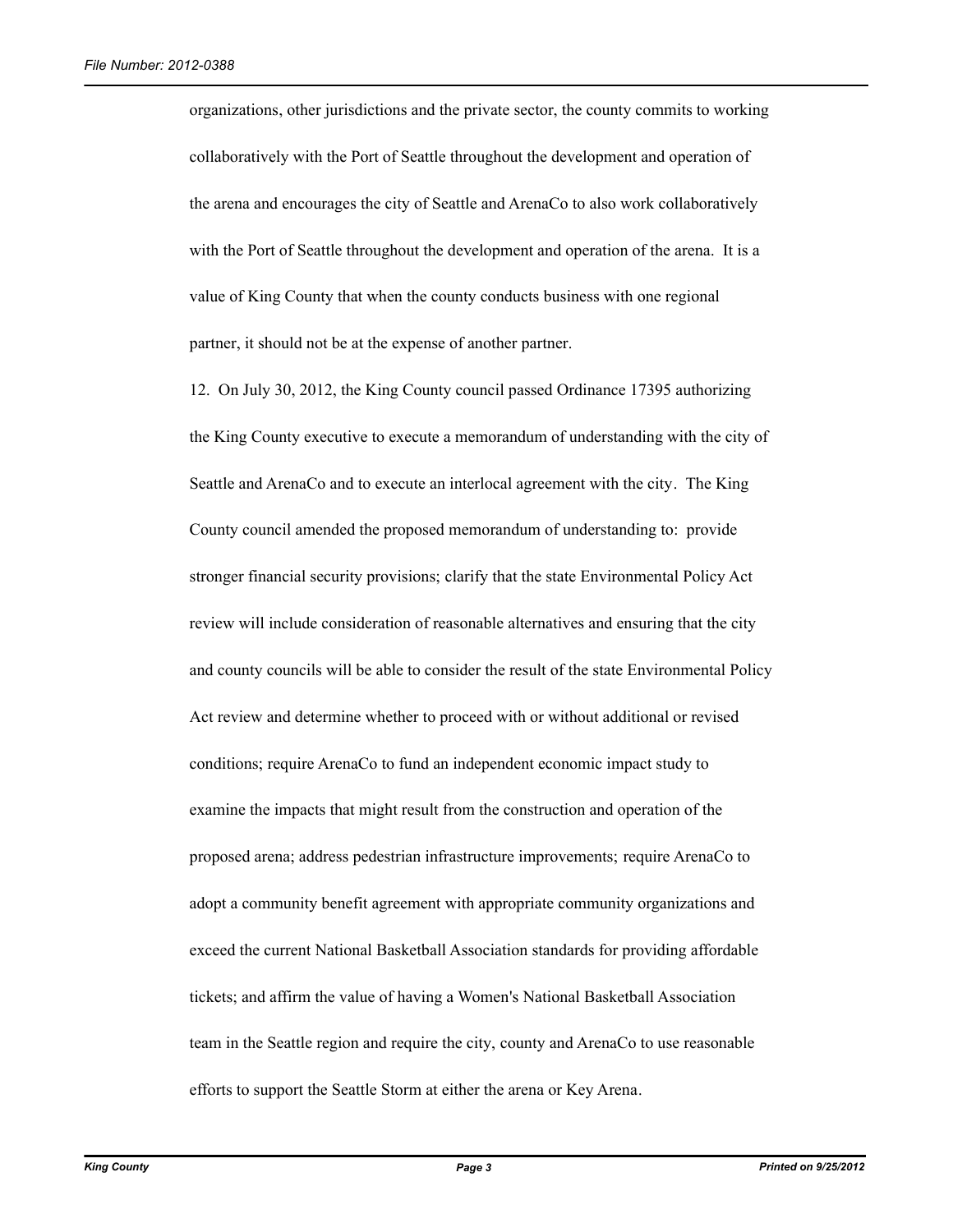13. The Seattle city council is considering adoption of a memorandum of understanding and interlocal agreement that are not identical to the agreements passed by the King County council. To effectuate the agreements, both councils need to adopt identical agreements.

BE IT ORDAINED BY THE COUNCIL OF KING COUNTY:

SECTION 1. The King County executive is hereby authorized to execute and implement the interlocal agreement in substantially the form of Attachment A to this ordinance.

SECTION 2. The King County executive is hereby authorized to execute and implement the memorandum of understanding in substantially the form of Attachment B to this ordinance.

SECTION 3. King County values the Port of Seattle and wants to protect its regional economic strength. King County is committed to supporting the Port of Seattle's efforts to retain and expand container traffic. King County also commits to working with the city of Seattle and the Port of Seattle to seek a solution at the state level to allow for implementation of a heavy haul corridor designation to improve truck access to the Port of Seattle.

The executive shall transmit a report to the King County council no later than March 15, 2013, on efforts to seek a solution at the state level to allow for implementation of a heavy haul corridor designation and any other efforts to support the Port of Seattle's viability. The executive shall consult with and seek input from the Port of Seattle in the development of this report. The report required must be filed in the form of a paper original and an electronic copy with the clerk of the council, who shall retain the original and provide an electronic copy to all councilmembers and to the lead staff for the budget and fiscal management committee, or its successor.

SECTION 4. The following are each hereby repealed: